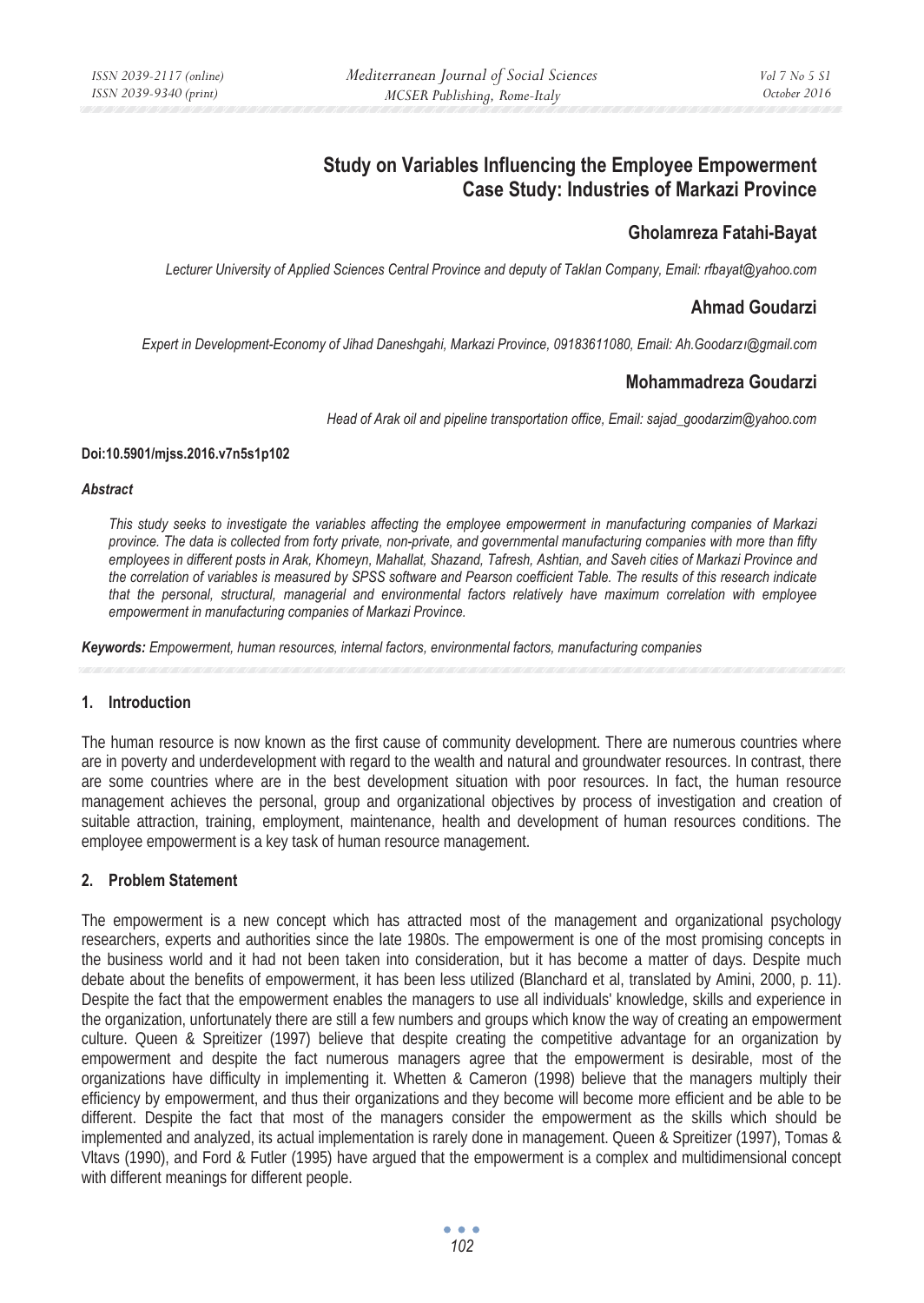Queen & Spreitizer (1997) have identified two different approaches for empowerment according to the literature review and field study of middle managers in leading companies. The first approach is mechanical or communicational. This empowerment approach defines the empowerment synonymous with delegation of authority and decision-making power for lower levels of organization. The second approach is organic (incentive) or cognitive. This approach sees the empowerment as a multidimensional concept according to employees' perceptions and opinions about themselves in job and organization and as the process of increasing the employees' internal attitude in doing the limited tasks. (Abdollahi, Naveh Ebrahim, 2006)

In any case, the empowerment is a continuous process based on which the labor should have a kind of selfconfidence, self-appraisal and be aware of his abilities and capabilities to achieve the goals, and thus achieve the targets by increasing his ability (Farrokhi, 1997, p. 76). In fact, the empowerment means releasing the individual internal force for amazing achievements. This strategy means giving the power; in other words, we help people to improve their sense of self-esteem, overcome their inability or helplessness, and mobilize the passion in doing the activities and their intrinsic motivation to perform their tasks (Blanchard, 2000, p. 39).

Three elements which create the empowerment in the workplace include the attitudes, relationships and organizational structure each which should be changed for making the employees empowered, otherwise the efforts will go to waste. An empowered workplace is an environment where the employees are the main driving forces. The empowerment provides the potential for utilization of human ability source which is not fully used. The empowerment will not be achievable through forces by managers with instructions, but it is a process which requires acceptance of empowerment culture and employees' participation (Arstd, 1997, p. 135). In other words, the empowerment of human resources means establishing the necessary capacity in staff for enabling them to create value added in the workplace as well as playing their roles and responsibilities with efficiency in the organization.

The empowerment has general and specific meanings and numerous definitions, and this diversity of definitions and approaches has made problems for integration of this concept, so that the factors are used such as the internal motivation, perception and commitment, job structure, power or authority delegation, and sharing the resources and information. (Robbins et al. 2002, p. 145)

The written texts show three types of human resources empowerment conceptualization as follows:

- Empowerment is the synonymous with delegation of authority and decision-making power to subordinates.
- Empowerment is a motivational factor which is increased through individual self-efficacy.
- The employee empowerment is a psychological concept which is associated with the individual states, emotions, and beliefs about job and organization and is defined as the process of enhancing the intrinsic motivation and has 5 dimensions including the sense of competency (self-efficacy), self-determination (choice right), efficiency (impact), meaningfulness (valuable) and sense of confidence (security). Development of five mentioned dimensions has numerous results and benefits. According to studies, if the people feel empowered, it will have both personal and organizational benefits. On the other hand, the negative outcomes are obtained when people experience opposite aspects of empowerment such as the disability, distress and self-alienation.

#### **3. Necessity and Importance of Human Resources Empowerment**

Conger & Kanagu (1988) have mentioned the following reasons for severity of attention to empowerment:

- The studies of management skills indicate that empowering the subordinates is an important part of organizational and managerial effectiveness.
- The analysis of power and control in organizations suggests that involving the employees in power and control increases the organizational effectiveness.
- The experience of making group in the organization indicates that the employee empowerment strategies play important roles in development and survival of group.

Given the above-mentioned cases, this study is seeking to investigate the status of human resources empowerment in industries of Markazi Province as well as its effective factors.

## **4. Theoretical Framework**

According to the review of theoretical principles, there are quite diverse empowerment theories, models and approaches each which can support the questions and objectives of this study. However, the theoretical basis of this study on the status of empowerment is specifically based on Melhem and Robbins's theory: According to conducted research by Yahya Melhem (2004), four factors have direct effective effects on the employee empowerment and they should be taken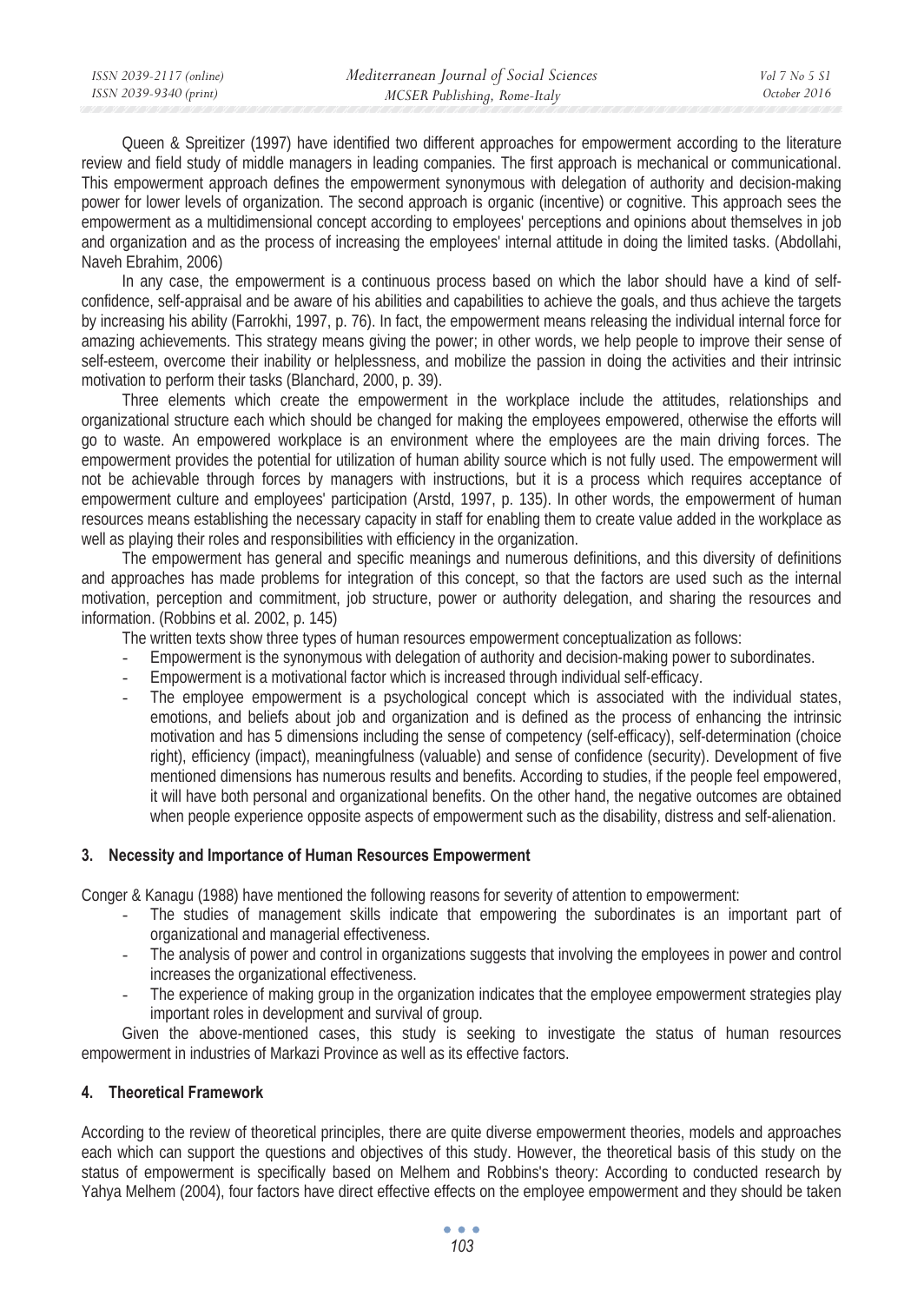| ISSN 2039-2117 (online) | Mediterranean Journal of Social Sciences | Vol 7 No 5 S1 |
|-------------------------|------------------------------------------|---------------|
| ISSN 2039-9340 (print)  | MCSER Publishing, Rome-Italy             | October 2016  |

into account in competitive environment, so that the organizations can respond to rapid and high quality changes and then both employees and customers will become satisfied. Based on this model, the factors affecting the employees' empowerment are as follows: 1- Employees' knowledge and skills, 2- trust, 3- communication, and 4- motivation. Furthermore, based on the conducted studies by Robbins et al, it is important to provide a coherent integrated framework to clarify the roles of subjective, environmental, cognitive and behavioral variables in is empowerment process in which the relationship between organizational structure and workplace elements (structure of human resources and management practices) is effective (Robbins, 2002). In this model, the employee perceptions, opportunity to influence the work outcome, supportive nature of organization, and trust and commitment affect the workplace and organizational structure. The most important step in the process of employee empowerment is to provide the environment which creates an opportunity for personal exercise with a degree of authority and intrinsic motivation power in employees. Robbins et al believe that the personal differences, organizational structure, offices, workplaces, appraisal, rewarding, commitment and trust are the most important factors affecting the employee empowerment.

The following cases are other theoretical principles which have been used in this regard:

- Experimental studies by Spreitizer (1992) and Mishra (1992) who have argued that five factors namely 1) sense of self-efficacy, 2) sense of self-organization, 3) Personal acceptance of result, 4) sense of meaningfulness, and 5) sense of trust in others affect the successful empowerment.
- Counter (1983), Bandura (1986), and Hackman & Oldham (1980) et al have considered nine certain ways for developing the empowerment as follows: 1) identifying clear vision and goals, 2) developing the personal mastery experiences, 3) modeling, 4) providing support, 5) emotional motivation, 6) providing the necessary information, 7) providing the necessary resources, 8) Linking with results, and 9) creating the self-confidence.
- Cameroon & Cobain (1998) and Martin et al (1983), in turn, have provided the useful views on the human resource empowerment.

## **5. Research Background**

Asgari (2007) has found that the employees' self-determination and levels of knowledge and skills, and the levels of communication and information flow have positive correlation with staff empowerment perception. Vakili (2004) has concluded that the behavioral, structural and managerial factors affect the staff empowerment. Padyar (2004) has also concluded that the establishment of cooperation spirit and participation in employees, creation of a continuous training system for human resources, establishment of an information technology system and human resources access to information, establishment of a meritocracy system in appointment and selection of human resources play the effective roles in employee empowerment.

Jafari et al (2008) have argued that the freedom of action and promotion of empowerment strategies are the effective solutions on empowering the academic experts.

Mehdizadeh and Khatami (2007) have conducted a research with the aim at evaluating the factors affecting the employee empowerment process in manufacturing-industrial organizations and found that the delegation of authority, the clear goals and modeling play the maximum roles respectively in determining the managerial strategies, organizational conditions and self- efficacy resources. The maximum impact on the employee empowerment belongs to managerial strategies and then the organizational conditions and self-efficacy resources.

Moshref et al (2007) have found that the level of employee empowerment is not satisfactory in terms of competence, effectiveness, significance, self-determination, and trust dimensions. The clear goals, performance appraisal system, rewarding system, employee training, and access to resources have positive correlation with empowerment, but the organizational structure has a negative correlation with it.

Ali Molla-Hosseini and Ehsan Arsalan (2009) have investigated the correlation between employee empowerment and organizational effectiveness in governmental offices and organizations of Rafsanjan city.

Saeid Abbasi and Bagherkord (2009) have identifies and explained the employee empowerment model in governmental organizations of Iran (Case Study: Yazd province).

The research on the studies abroad has produced the following results:

In a doctoral dissertation entitled "The study on the correlation between the employee empowerment and organizational justice", Pons Chradle (2004) as concluded that the staff empowerment affects the development of organizational justice, increase in employee job satisfaction and commitment.

Ken Marl and Merediti (2004) have considered the division of power, shared responsibilities, increased energy, and democratic development as the effects of empowerment.

Dee and DeeYomer (2005) have found that the communications, independence, team building and organizational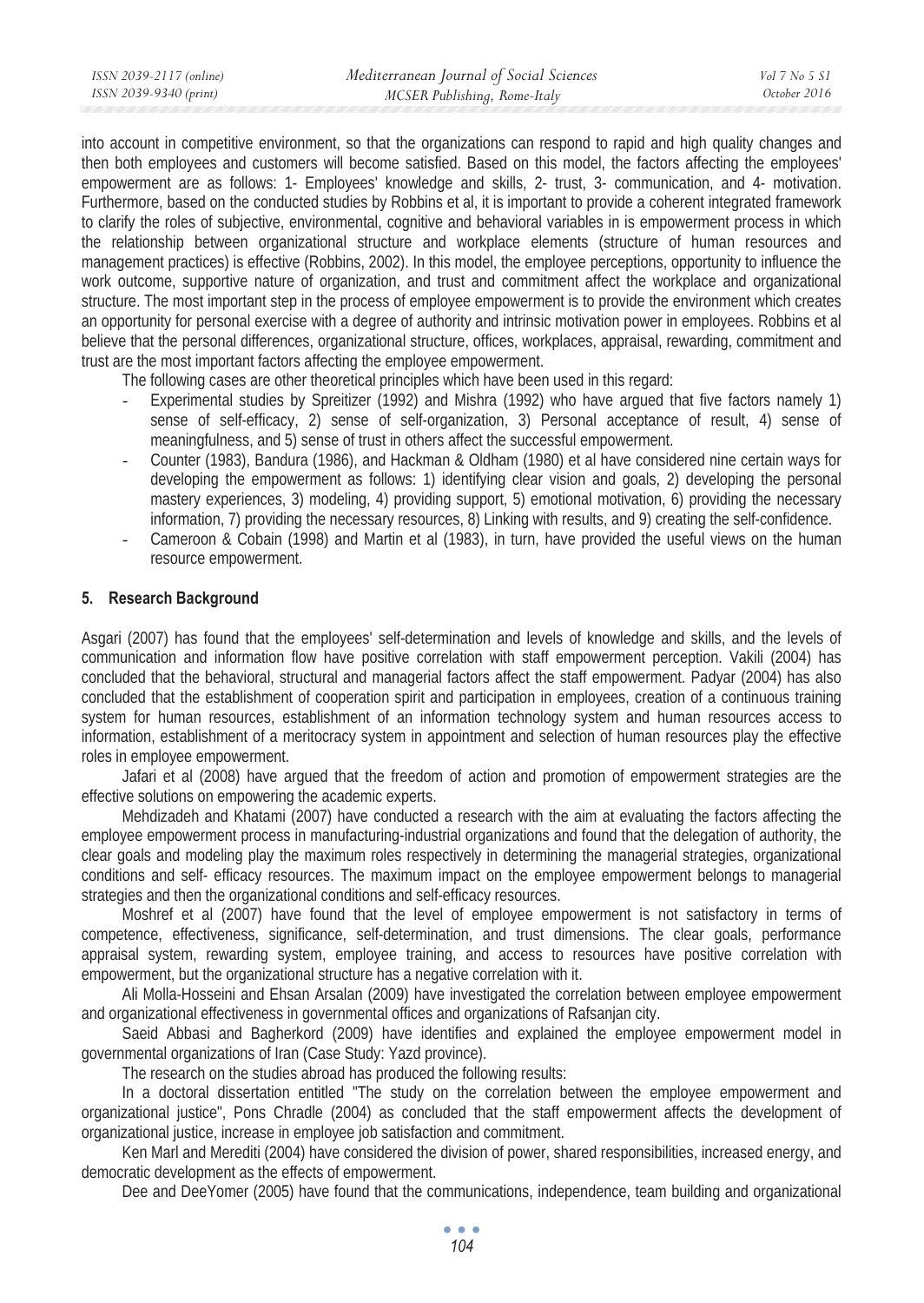| ISSN 2039-2117 (online) | Mediterranean Journal of Social Sciences | Vol 7 No 5 S1 |
|-------------------------|------------------------------------------|---------------|
| ISSN 2039-9340 (print)  | MCSER Publishing, Rome-Italy             | October 2016  |

commitment are correlated with psychological empowerment.

In a doctoral dissertation, Hiss, Marie (2004) has considered six dimensions of teacher empowerment as follows: career growth, self-efficacy, self-determination, full decision making situation, and effect.

In a research entitled "The criteria of organizational empowerment", Davis & Steven (2002) have concluded that the employee motivation is one of the important and vital factors in competitive workplace of today's world. Furthermore, the empowerment of human resources is one of the newest ways of motivation in staff to improve the organizational performance and quality of organizations, and the criteria empowerment have been identified as follows: Goal setting and strategies by clear, explicit and changeable ways, employee participation at all aspects related to their profession, employee access to necessary information in organization, creating an atmosphere of mutual trust between managers and employees, and increasing the employee knowledge about their abilities.

Jennifer Edward (2002) has found that increasing the level of knowledge and skills in teachers and their participation in decision-making are among the most important strategies of empowerment.

Bill Lampers (2004) has provided the following empowerment strategies at schools according to his studies: Participation in information, participation in decision making, collective decision-making experience, creating a common vision, creating common beliefs, providing staff professional development, development of empowerment entities, and understanding the students' needs.

#### **6. Research Methodology**

This research is applied in terms of objective and has the descriptive type in terms of data collection. The literature of human resources empowerment is first studied and collected by providing the research plan, and then a questionnaire is designed for statistical population by designing the proposed conceptual model, and finally the conclusion is made after distributing and collecting the questionnaires and managers and experts' comments based on analysis of obtained data.



Conceptual Model (Framework) of Research (Primary and General)

#### **7. Brief introduction of Markazi Province**

#### *7.1 Geographical coordinates*

Markazi Province with the central city of Arak is located in central Iran between the circuits of 33° 30' to 35° and 35' North, and 48° 57' to 51° East from Greenwich meridian.

This province is limited to Tehran and Qazvin provinces from the north, Hamedan province from the west, Lorestan and Isfahan provinces from the south, and Tehran, Isfahan, and Qom from the east.

There are various types of weather in different regions of Markazi Province including the semi-desert, temperate and cold mountainous climate. With an area of 29128 square kilometers, this province has allocated about 1.7 percent of the total area of Iran, and 33.9% of its area has mountains, 14.9% hills, 13.8% plateaus, and the rest of them have plains in terms of topographical features.

#### *7.2 Administrative-political and demographic divisions*

According to the latest country divisions in 2011, Markazi Province has 12 counties, 23 districts, 32 cities, 68 villages, 1273 settlements with residents, and 1814 settlements without residents, and it has a population of 1413959 inhabitants based on the General Population and Housing Census in 2011. From this population, 73.9 percent lived in urban areas and 1.26% in rural areas. In the same year, 715527 out of total population were male and 698432 female and the provincial population included 426937 households.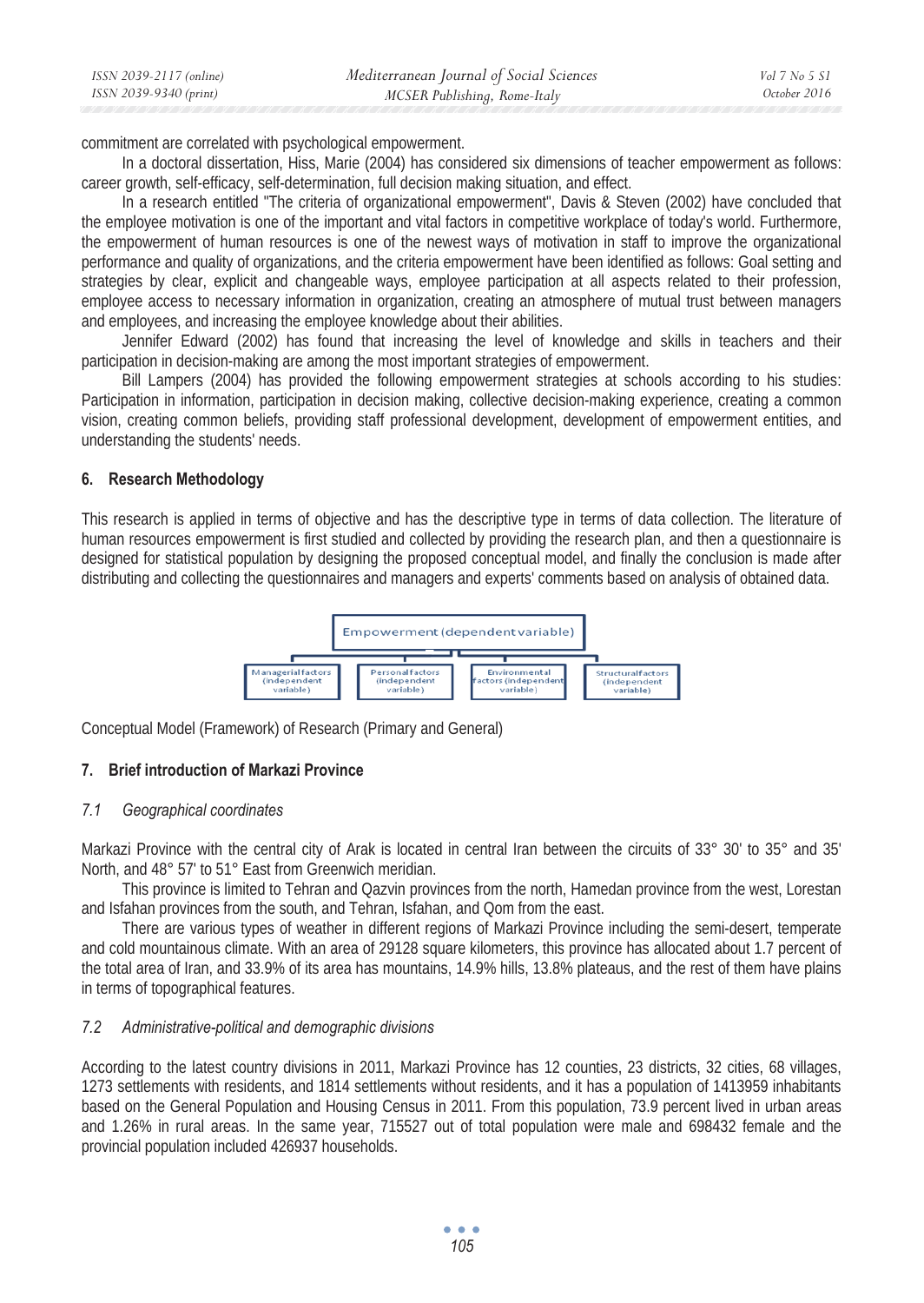#### *7.3 Cultural coordinates*

According to the archaeological and historical studies, the history of residence in this area of Iran dates from Second and Third Millennium BC.

Later, the civilizations were created in this land and their residuals are still existed in ancient hills in different parts of this land and this indicates the footprint of various ethnic groups who were integrated by arrival of Aryans and their integration.

The other ethnic groups including the Turks and Mongols settled in this land after Islam. Most of the people speak in Persian in Markazi Province. Turkish is also common in most of the villages around Arak, Sarband, Komijan and Saveh.

People speak in Raji language which roots in Medes' language and words.

Before the Arab invasion to Iran, the people followed Zoroastrianism in this land. The existence of numerous temples throughout the province is a proof of this claim. Most of the people are Muslims in this province (about 99.6). Armenians and Zoroastrians are the most important religious minorities who sporadically lived in these areas before Islam. Now, a few Jewish people also live in this province.

#### *7.4 Gross Domestic Product (GDP)*

According to the latest official statistics, the Gross Domestic Product **(**GDP) of Markazi province in 2012 was equivalent to 87948.8 billion Rials according to the current process of 2010 and this figure represents a 1.8% share of GDP in the whole country. In this respect, Markazi province is put in the rank 13 among other provinces of country.

#### *7.5 Review of business and production situation in Markazi province*

Markazi Province has a unique geographical location and is located in the linking route of North to South and West to East. It has very good economic capacities due to the energy pipelines (oil, gas and electricity), the establishment of industrial and academic centers, prominent religious and scientific figures, suitable agricultural lands and pastures, mineral reserves, proximity to industrial poles and consumer markets which all promote the empowerment in the agricultural, industry and service sectors.

| TORING MONDONION OF CHIPIO (HIGH IN HIGHER COUTONING OCCIDED OF INIGHALLY IT OVINGS IN LOTO |                                       |            |      |
|---------------------------------------------------------------------------------------------|---------------------------------------|------------|------|
| Title                                                                                       |                                       | Percentage |      |
|                                                                                             |                                       | Province   | 19.8 |
|                                                                                             | Workers in agricultural sector        |            | 18.7 |
| Workers in industrial sector                                                                |                                       | Province   | 38.2 |
|                                                                                             |                                       | Country    | 33.6 |
|                                                                                             |                                       | Province   |      |
|                                                                                             | Workers in service and trading sector |            |      |

Relative distribution of employment in major economic sectors of Markazi Province in 2013

#### **Source:** Statistical Center of Iran

#### *7.5.1 Mining sector*

Markazi province has high mineral potential in the field of metallic and non metallic minerals. The development of utilized mines has been growing in recent years. 56 new operation licenses with a total investment of 241435 billion Rials were issued by Industries, Business and Mine Organization of Markazi province only in 2012 in order to utilize the mines of province. (Economics analysis report of Markazi Province, 2013: 225)

## *7.5.2 Agricultural sector*

Markazi Province has diversity and high productivity in production of raw and processed agricultural items. Approximately 19 percent of provincial area consists of agricultural lands, 57% pasture lands, and 24 percent non-arable lands such as lakes, deserts, roads and cities. The total land area under cultivation was equivalent to 397.5 hectares in 2012. However, the volume of local production of agricultural commodities was reduced due to the drought in some years. The total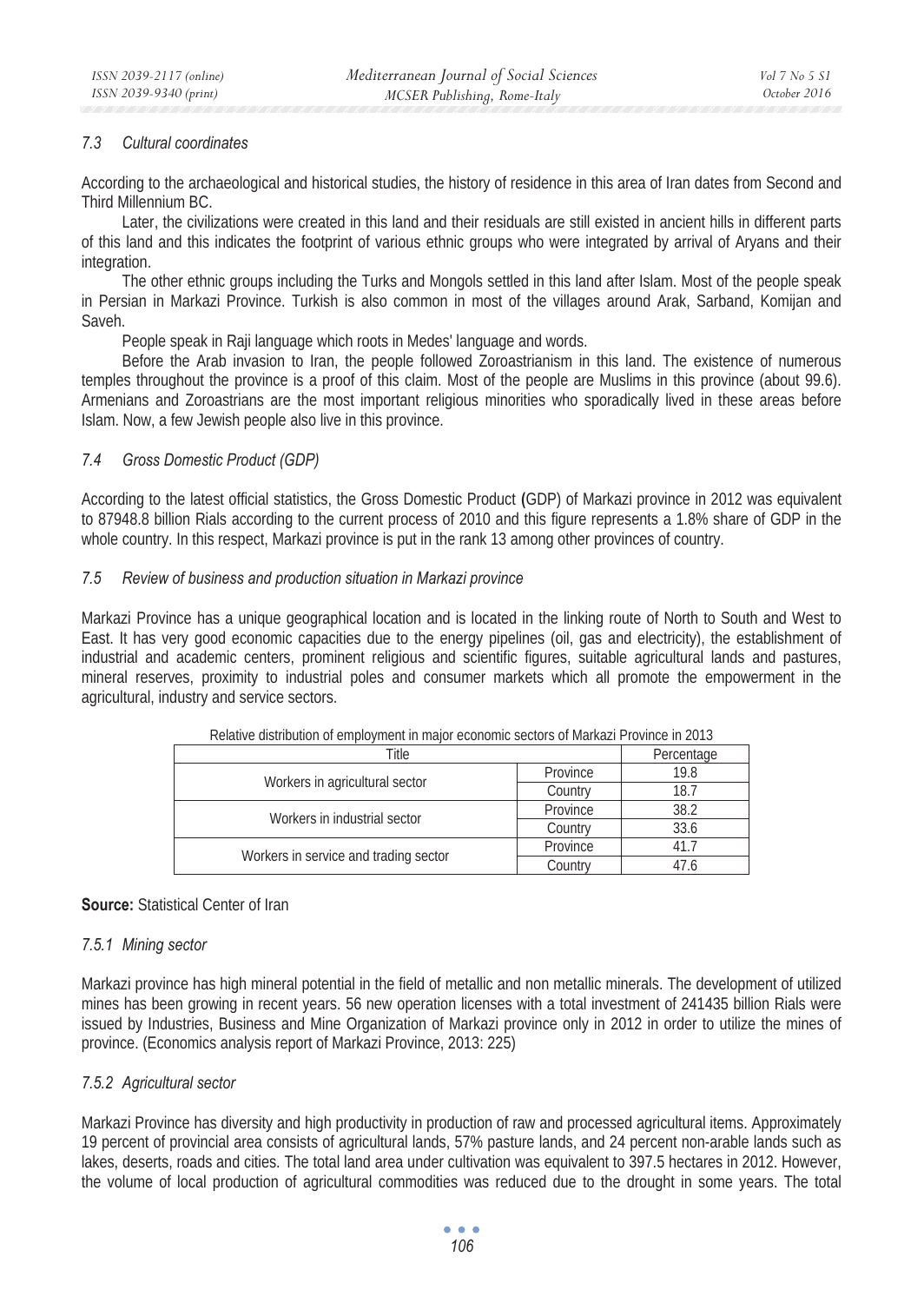amount of agricultural production including farming, horticulture, livestock and fisheries was over 1942.2 thousand tons in 2012. Furthermore, the total value of agricultural production in that year was over 31794 billion Rials. (Ibid: 231)

#### *7.5.3 Business sector*

In 2012, Markazi Province had over \$ 827 million of exports with the volume of 760 thousand tons which was 2.5% of total exports value in that year. The value of provincial imports was \$ 202 million in the mentioned period with the volume of 61.7 tons and equivalent to 0.3% of the total value of imports in the country. The main export items of province include the live aquarium fish, apartment flowers, types of glass and mirror, power transmission tower, empty cylinder, Aluminum ingot, ceramic, and tile, and the main import items include knitting machine, Cold-rolled iron sheet, polypropylene, cotton, car accessories, folding cranes, etc. Accordingly, the balance of trade was equivalent to \$ 625.3 million in 2012. (Ibid: 242)

#### *7.5.4 Industry sector*

Markazi Province has a considerable industrial advantage by taking second place in the field of strategic and mother industries as well as fourth place of industrial development among all provinces of country. Only in 2012, over 961 licenses of new construction were issued for building or developing the industrial units in Markazi Province. This value shows more than 12.7 percent of growth compared to 2011. The volume of investment on these construction licenses was over 46730 billion Rials in that period and the number of predicted jobs was totally 24237 people in them. 260 operation licenses were issued in Markazi Province in the same year. (Ibid: 219)



**Source:** Statistical Center of Iran

Relative Distribution of Workers in Industrial Workshops in Terms of Cities **Source:** Statistical Center of Iran, 2013

| Number of workshops with 50 workers in terms of cities, 2013 |  |  |  |  |
|--------------------------------------------------------------|--|--|--|--|
|--------------------------------------------------------------|--|--|--|--|

|                | <b>Total workshops</b> |              |              |              |
|----------------|------------------------|--------------|--------------|--------------|
| City           | 10-49 people           | 50-99 people | 100 and more | Sum          |
| Whole province |                        | 138          | 120          | $25^{\circ}$ |
| Arak           |                        | 34           |              | 64           |
| Tafresh        |                        |              |              |              |
| Delijan        |                        |              |              | 2            |

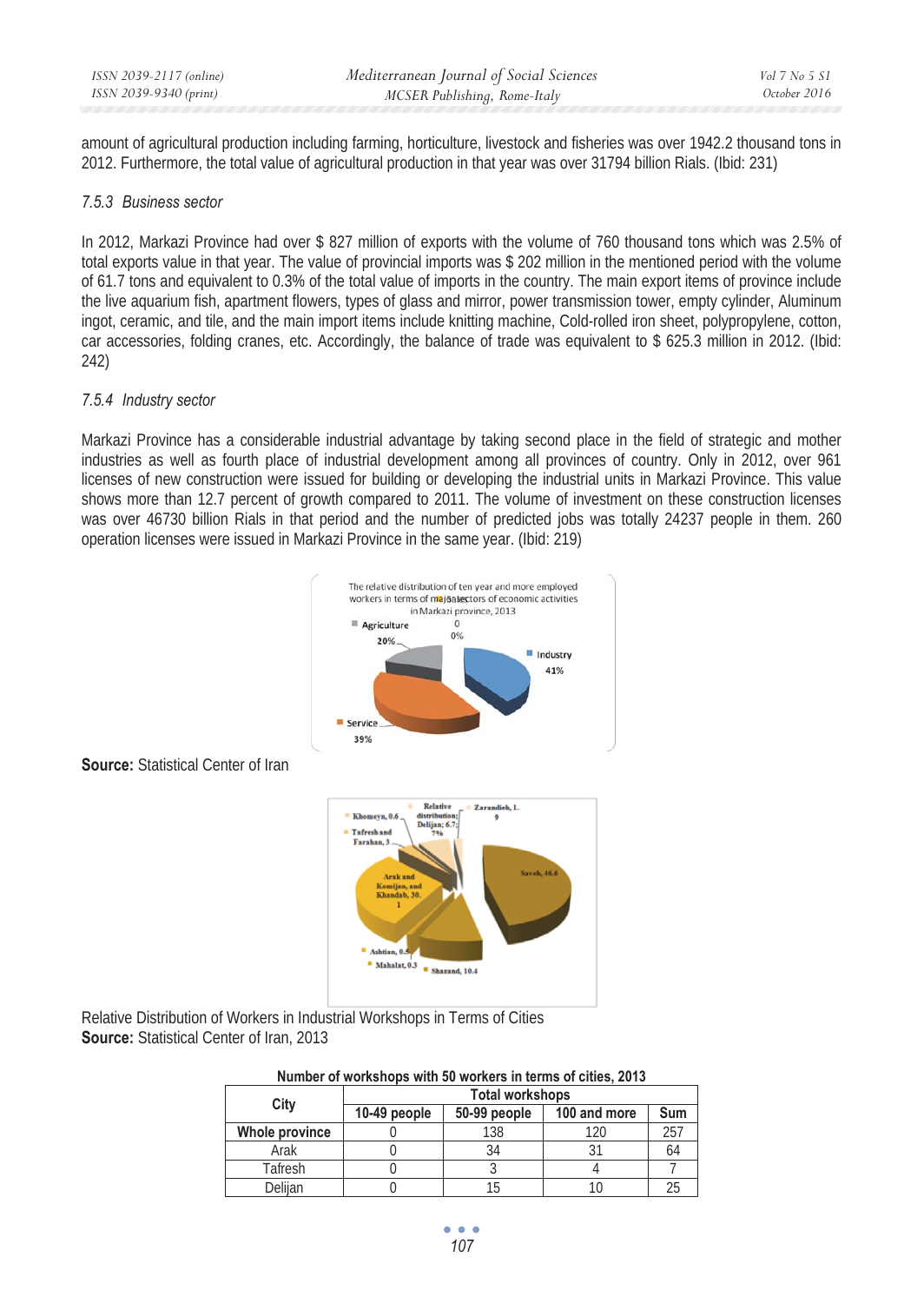| Zarandieh    |    |    |     |
|--------------|----|----|-----|
| Saveh        | 80 | UJ | 143 |
| Shazand      |    |    |     |
| Other cities |    |    |     |

**Source:** Statistical Center of Iran

#### **8. Research Domain**

- A- Thematic domain: The thematic domain means to investigate the variables affecting the employee empowerment.
- B- Time domain: This study is conducted in 2014 and its data belong to the second half of 2014.
- C- Spatial domain: Spatial domain refers to Markazi Province industries including the industries located in Arak, Khomeyn, Mahallat, Khandab, Shazand, Ashtian, Tafresh and Saveh cities.

#### **9. Research Objectives**

Main objective: The main objective of this research is to investigate the variables affecting the human resources empowerment in Markazi Province.

#### **10. Hypotheses**

Various hypotheses have been developed for conducting this research, but we have obtained four main hypotheses according to the studies and consideration of theoretical framework; and each of them have numerous sub-factors.

These four hypotheses are as follows:

- 1- There is a significant correlation between the structural factors and employee empowerment.
- 2- There is a significant correlation between the environmental factors and employee empowerment.
- 3- There is a significant correlation between the personal factors and employee empowerment.
- 4- There is a significant correlation between the managerial factors and employee empowerment.

Brief analysis of questionnaire items:

- The target questionnaire, which collected the required data, consists of several parts. The preliminary part seeks for information about the total state of organization (company) and finally a question is raised about the knowledge of existing empowerment models.

Section 1 contains 21 questions from which 9 first questions are about the respondent's view about the empowerment, and questions 10 to 21 are about the factors affecting the empowerment in the organization (most of the personal factors).

The second part, which is presented after question 21 and goes on to 44 questions, is about the factors affecting the empowerment as a whole (environmental, managerial, structural and personal).

The third section asks the respondent to write his personal opinion about priorities, and the priority of employee empowerment factors.

The questions 10 to 44 are utilized in statistical analysis of questionnaire and these questions analyze the personal, environmental, managerial and structural factors.

- Pearson correlation coefficient is applied in statistical analysis of correlation between the independent and dependent variables (factors).
- A total of 200 questionnaires are distributed among target population in 43 companies of Markazi Province and finally 189 questionnaires are collected from 40 companies and then analyzed.

#### **11. Validity**

The validity is a tool for measurement of target feature in any research. We need to be aware of validity to trust in precision of measurement data. The face validity is utilized to determine the validity of questionnaire (referring to Judges) in this research. In other words, we have utilized the experts, judges and scholars' views in order to build the questionnaire items and validate it.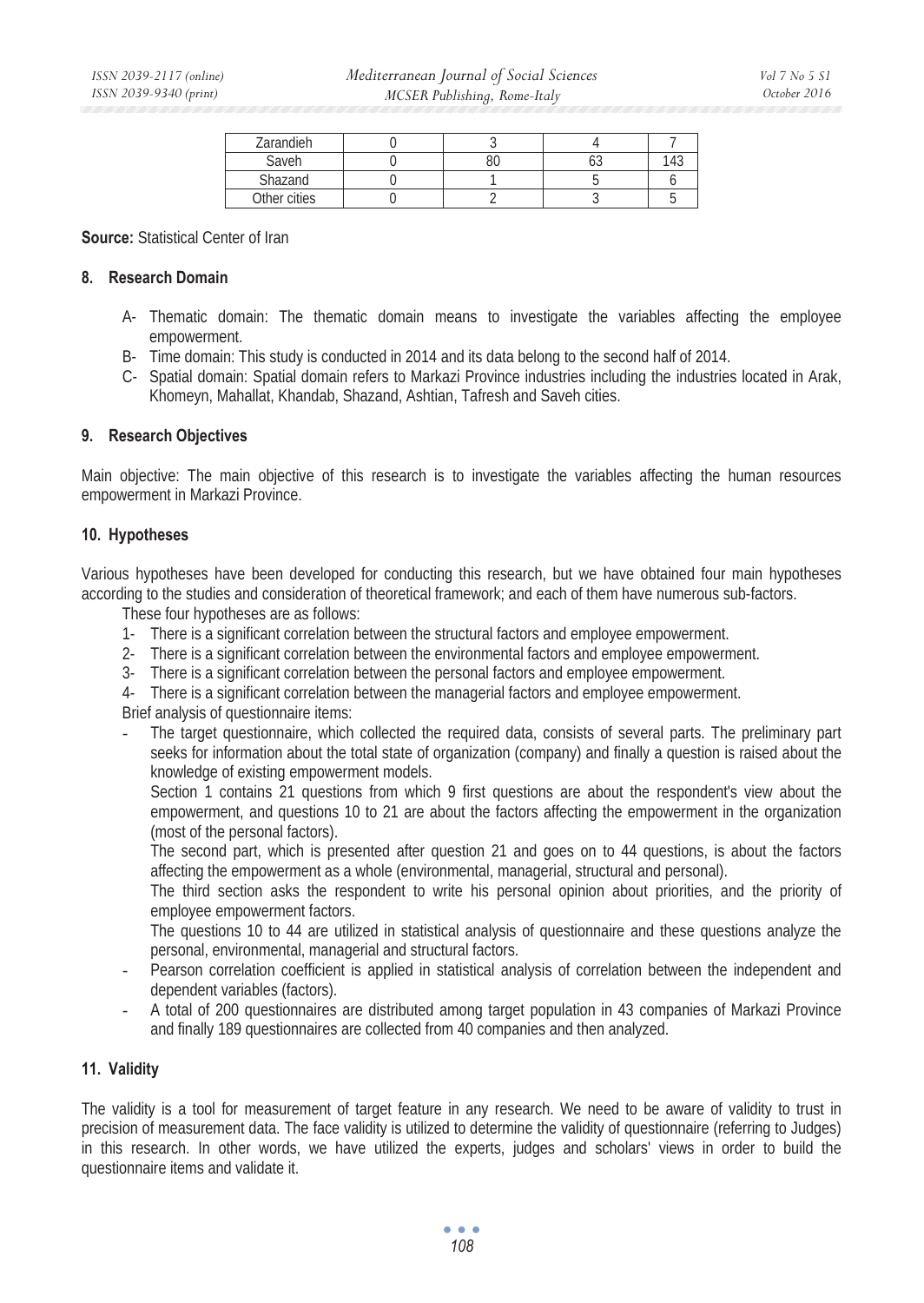#### **12. Reliability**

The internal consistency of items and questions and Cronbach's alpha coefficient, which is based on it, are among the most common methods of investigating the reliability of measurement tools. The reliability of measurement tools in social studies is among the most important obvious cognitive subjects because it will be impossible to trust in results of empirical studies without it. Therefore, we have utilized Cronbach's alpha test in order to know whether the measurement tools will have the same results as well as evaluating the reliability of variables. It is first implemented on 33 questionnaires of statistical population, and then its reliability is measured through SPSS software. The coefficient is obtained equal to 90% based on the target formula, and thus it can be concluded that the questionnaire has high reliability.

$$
\alpha = \frac{K}{K-1} \left( 1 - \frac{\sum_{i=1}^{k} S_i^2}{S^2} \right)
$$

Where, K is number of questions,  $S_i^2$  is the variance of each question and  $S^2$  is the variance of total questions.

The correlation coefficient is a mathematical index which describes the direction and amount of correlation between two variables. The correlation coefficient is used for distribution of two or more variables. If the values of two variables are changed similarly, it means that the variable will be decreased or increased by decreasing or increasing the other variable, so that their correlation can be shown in an equation, and thus there is a correlation between these two variables.

Our mathematical analysis is based on the Pearson correlation coefficient and thus we have used the following formula.

 $Px, y = \frac{cov(x, y)}{\sqrt{(var x)(var y)}} = \frac{\sigma xy}{\sigma x \sigma y}$ 

As already explained, the structural, personal, environmental and managerial variables are our independent variables, and the empowerment is the dependent variable.

| <b>I ADIC OF COLLCIATION DELWECH VAHADICS LINOUGH F CALSON MICLIOU</b> |       |                                                          |       |       |       |
|------------------------------------------------------------------------|-------|----------------------------------------------------------|-------|-------|-------|
|                                                                        |       | Structural Environmental Personal Managerial Empowerment |       |       |       |
| Pearson structural coefficient                                         |       | 0.465                                                    | 0.400 | 0.410 | 0.729 |
| Sig                                                                    |       | 0.00                                                     | 0.00  | 0.00  | 0.00  |
| Total                                                                  | 189   | 189                                                      | 189   | 189   | 189   |
| Environmental coefficient                                              | 0.465 |                                                          | 0.202 | 0.088 | 0.524 |
| Sig                                                                    | 0.00  |                                                          | 0.005 | 0.227 | 0.00  |
| Total                                                                  | 189   | 189                                                      | 189   | 189   | 189   |
| Personal coefficient                                                   | 0.400 | 0.202                                                    |       | 0.314 | 0.844 |
| Sig                                                                    | 0.00  | 0.005                                                    |       | 0.00  | 0.00  |
| Total                                                                  | 189   | 189                                                      | 189   | 189   | 189   |
| Managerial coefficient                                                 | 0.410 | 0.088                                                    | 0.214 |       | 0.602 |
| Sig                                                                    | 0.00  | 0.227                                                    | 0.00  |       | 0.00  |
| Total                                                                  | 189   | 189                                                      | 189   | 189   | 189   |
| Empowerment coefficient                                                | 0.729 | 0.524                                                    | 0.844 | 0.602 |       |
| Sig                                                                    | 0.00  | 0.00                                                     | 0.00  | 0.00  |       |
| Total                                                                  | 189   | 189                                                      | 189   | 189   | 189   |

**Table of correlation between variables through Pearson method** 

It is shown that according to Pearson correlation coefficient, the highest correlation belongs to personal, structural, environmental, managerial, and finally the empowerment factors respectively. Therefore, according to the study on the correlation between the empowerment and factors influencing it is industries of Markazi Province, the personal factors (844%), structural (729%) managerial (602%), and environmental (524%) have the highest correlation and effectiveness. Accordingly, we can refer to the following model.